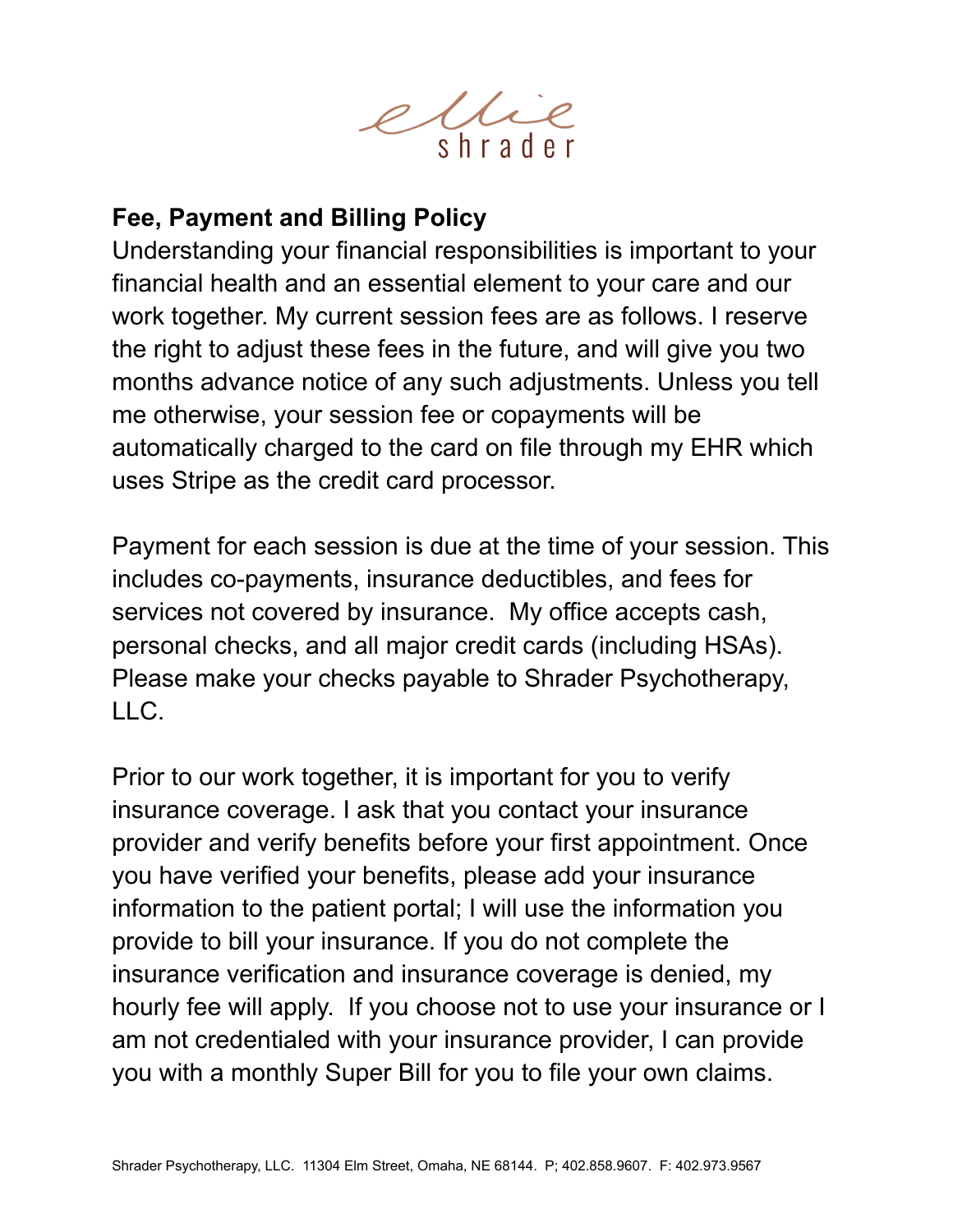

## **Insurance Policy**

Please keep in mind that Out of Network (OON) benefits are typically less robust than those remitted for IN services. I encourage you to call the customer service number on your card to obtain your benefit information if accessing these benefits is important to you.

Your insurance policy is a contract between you and your insurance company. It is your responsibility to know and understand the provisions, limits, and requirements of your benefit plan(s). I will file your insurance claim for you; however, I cannot guarantee benefits or payments. It is important to note that you remain financially responsible for all services provided by this office.

If your insurance carrier denies payment for services, you remain financially responsible for payment regardless of any insurance company determination, quote, or misquote, except where prohibited by law or prior contractual agreement.

Please bring your current insurance card to each visit and notify me of any changes in your coverage, address, telephone or family status.

If you believe you will have difficulty paying for your sessions, please speak with me about your concerns.